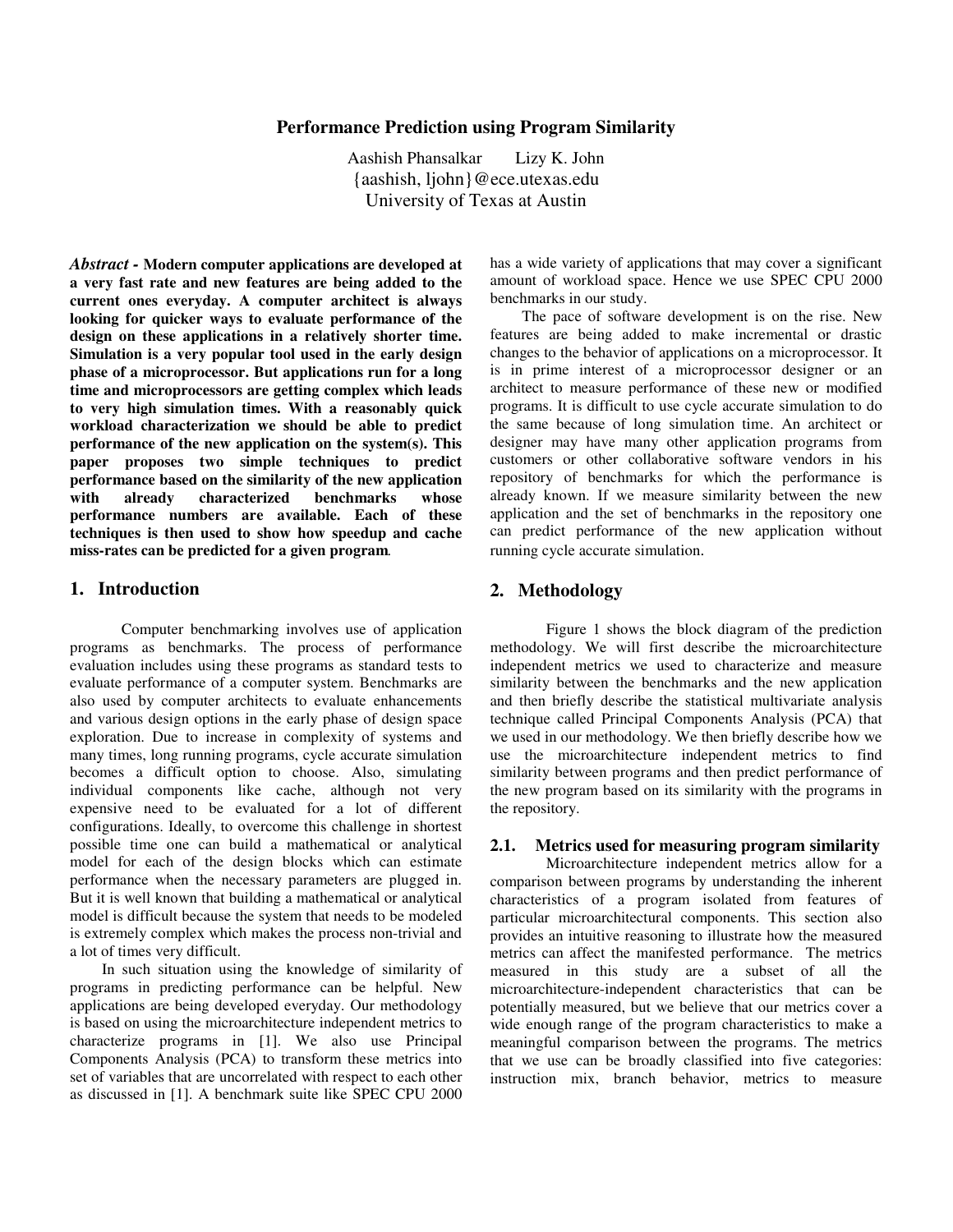

**Figure 1:** Block diagram of prediction methodology

instruction level parallelism, data locality and instruction locality. Other program characteristics, such as value predictability can also be added to the analysis if they are exploited by the microarchitecture for performance benefit. The detailed list of all the microarchitecture-independent metrics we use in our study is as follows:

#### **Instruction Mix:**

Instruction mix of a program measures the relative frequency of various operations performed by a program. We measured the percentage of computation, data memory accesses (load and store), and branch instructions in the dynamic instruction stream of a program. This information can be used to understand the control flow of the program and/or to calculate the ratio of computation to memory accesses, which gives us an idea of whether the program is computation or memory bound.

## **Behavior of branches:**

We used the following set of metrics to compare branch behavior of programs:

*Branch Direction***:** Backward branches are typically more likely to be taken than forward branches. This metric computes the percentage of forward branches out of the total branch instructions in the dynamic instruction stream of the program. Obviously, hundred minus this percentage is the percentage of backward branches.

*Fraction of taken branches***:** This metric is the ratio of taken branches to the total number of branches in the dynamic instruction stream of the program.

*Fraction of forward-taken branches***:** We measure the fraction of taken forward branches in the dynamic instruction stream of the program.

## **Inherent Instruction Level Parallelism:**

*Basic Block Size:* A basic block is a section of code with one entry and one exit point. We measure the basic block size, which quantifies the average number of instructions between two consecutive branches in the dynamic instruction stream of

the program. Larger basic block size is useful in exploiting instruction level parallelism (ILP).

*Register Dependency Distance***:** We use a distribution of dependency distances as a measure of the inherent ILP in the program. Dependency distance is defined as the total number of instructions in the dynamic instruction stream between the production (write) and consumption (read) of a register instance [2] [3]. While techniques such as value prediction reduce the impact of these dependencies on ILP, information on the dependency distance is very useful in understanding ILP inherent to a program. The dependency distance is classified into six categories: percentage of total dependencies that have a distance of 1, and the percentage of total dependencies that have a distance of up to 2, 4, 8, 16, 32, and greater than 32. Programs that have a higher percentage of dependency distances that are greater than 32, are likely to exhibit a higher ILP (provided control flow is not the limiting factor).

#### **Data locality:**

 *Data Temporal Locality***:** Several locality metrics have been proposed in the past [4] [5] [6] [7] [8] [9] [10], however, many of them are computation and memory intensive. We picked the average memory reuse distance metric from [9] since it is more computationally feasible than other metrics. In this metric, locality is quantified by computing the average distance (in terms of number of memory accesses) between two consecutive accesses to the same address, for every unique address in the program. The evaluation is performed in four distinct window sizes, analogous to cache block sizes. This metric is calculated for window sizes of 16, 64, 256 and 4096 bytes. The choice of the *window* sizes is based on the experiments conducted by Lafage et.al. [9]. Their experimental results show that the above set of window sizes was sufficient to characterize the locality of the data reference stream with respect to a wide range of data cache configurations.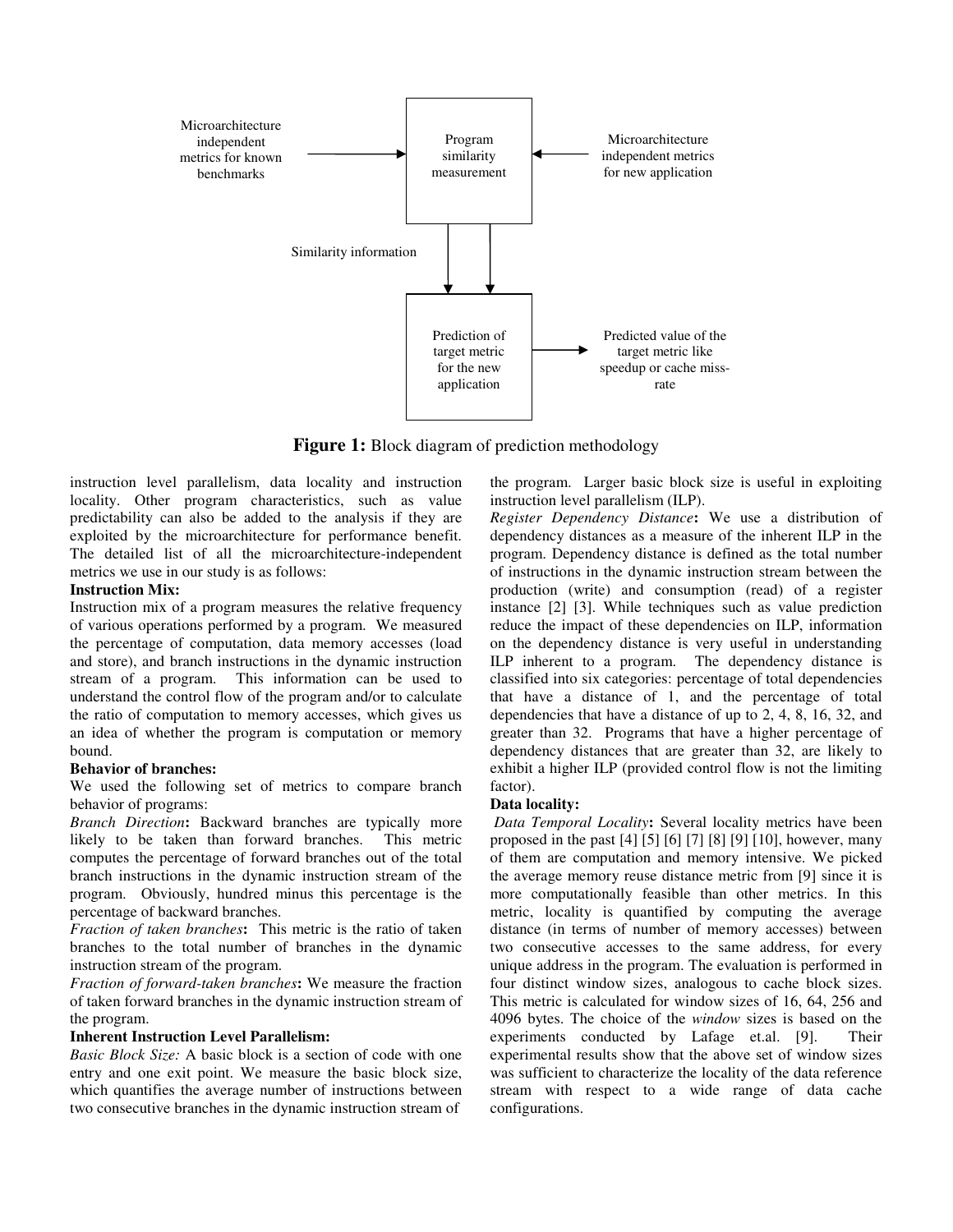Example of memory reuse distance:

Consider the following data memory address stream (address, access #): 0x2004 (#1), 0x2022 (#2), 0x300c (#3), 0x2108 (#4), 0x3204(#5), 0x200a (#6), 0x2048 (#7), 0x3108(#8), 0x3002(#9), 0x320c (#10), 0x2040(#11), 0x202f (#12). For a memory line of 16 bytes, the memory lines to which these addresses maps is calculated by masking the least significant 4 bits in the address. Therefore, the address in the data stream, 0x2004 will map to memory line 0x200, etc. The sequence of memory lines accessed by this address stream is:  $0x200$  (#1), 0x202 (#2), 0x300(#3), 0x210 (#4), 0x320(#5), 0x200(#6), 0x204(#7),0x310(#8), 0x300(#9), 0x320(#10), 0x204(#11), 0x202(#12). Addresses for reference #1 and #6 are different, but they map to the same memory line, 0x200, and therefore form a reuse pair (#1, #6). The list of all the reuse pairs in the example address stream is (#1, #6), (#2, #12), (#3, #9), (#5,  $#10$ ),  $#7, #11$ ). For reuse pair  $(H1, #6)$ , the reuse distance is the number of memory lines accessed between the reference #1 and #6, which is equal to 4.

*Data Spatial Locality***:** Spatial locality information for data accesses is characterized by the ratio of the data temporal locality metric for higher window sizes to that of window size 16 mentioned above. As the window size is increased, programs with a high spatial locality will have a lower value for the data temporal locality metric and vice versa. Therefore, the ratio of the data temporal locality metric for two different window sizes can be used to quantify the spatial locality in a program.

#### **Instruction locality**

*Instruction Temporal Locality:* The instruction temporal locality metric is quantified by computing the average distance (in terms of number of instructions) between two consecutive accesses to the same static instruction, for every unique static instruction in the program that is executed at least twice. The instruction temporal locality is calculated for *window* sizes of 16, 64, 256, and 4096 bytes. The reuse distance is calculated in the same fashion as shown in the example above

*Instruction Spatial Locality***:** Spatial locality of the instruction stream is characterized by the ratio of instruction temporal locality metrics for higher window sizes to that of window size 16. As the window size is increased, programs with a high spatial locality will have a lower value for the data temporal locality metric and vice versa. Therefore, the ratio of the data temporal locality metric for two different window sizes can be used to quantify the spatial locality in a program.

### **2.2. Principal Components Analysis**

There are many variables (29 microarchitectureindependent characteristics) involved in our study. It is humanly impossible to simultaneously look at all the data and draw meaningful conclusions from them. We thus use multivariate statistical data analysis techniques, namely *Principal Component Analysis.* We first normalize the data to have the mean equal to zero and standard deviation of one for each variable. Principal components analysis (PCA) [11] is a classic multivariate statistical data analysis technique that is used to reduce the dimensionality of a data set while retaining most of the original information. It builds on the assumption that many variables (in our case, microarchitectureindependent program characteristics) are correlated. PCA computes new variables, so called principal components, which are linear combinations of the original variables, such that all the principal components are uncorrelated. PCA transforms  $p$  variables  $X_1$ ,  $X_2$ ,....,  $X_p$  into  $p$  principal components (PC)  $Z_1, Z_2, \ldots, Z_p$  such that:

$$
Z_i = \sum_{j=0}^p a_{ij} X_j
$$

This transformation has the property *Var*  $[Z_1] \geq$  Var  $[Z_2] \geq ... \geq$ Var  $[Z_p]$  which means that  $Z_1$  contains the most information and  $Z_p$  the least. Given this property of decreasing variance of the principal components, we can remove the components with the lower values of variance from the analysis. This reduces the dimensionality of the data set while controlling the amount of information that is lost. In other words, we retain *q* principal components  $(q \ll p)$  that explain at least 75% to 90 % of the total information.

We propose two methods which use the microarchitecture independent metrics to measure similarity and then predict performance of the new program on microprocessor component/system.

- 1) Assign weights to each of the benchmark programs based on their similarity to new application and then use the weighted mean to predict the performance.
- 2) Cluster similar benchmarks in the microarchitecture independent workload space and then use the representative program from the cluster which contains the new application program to predict performance.

In the next section we discuss our results where we estimate speedup and cache miss-rates of programs using the two techniques mentioned above and discuss the techniques in more detail applied to predict each of the metrics.

# **3. Results**

In this section we show the results of using the two methods discussed above to predict the speedup of a new application program and also predict cache miss-rate of a new application program for one choice of cache configuration. For brevity of results we show it for only one cache configuration.

# **3.1. Knowledge based prediction of speedup**

The standard benchmark suites like the SPEC CPU2000 have programs from many different application domains. Almost all big computer system manufacturers report performance results for their systems. Here is another scenario where the prediction of performance using the knowledge of benchmarks is useful. A user can compare performance of different computer systems by referring to the reported scores. But many times, the user has his own application(s) for which he needs to predict performance for a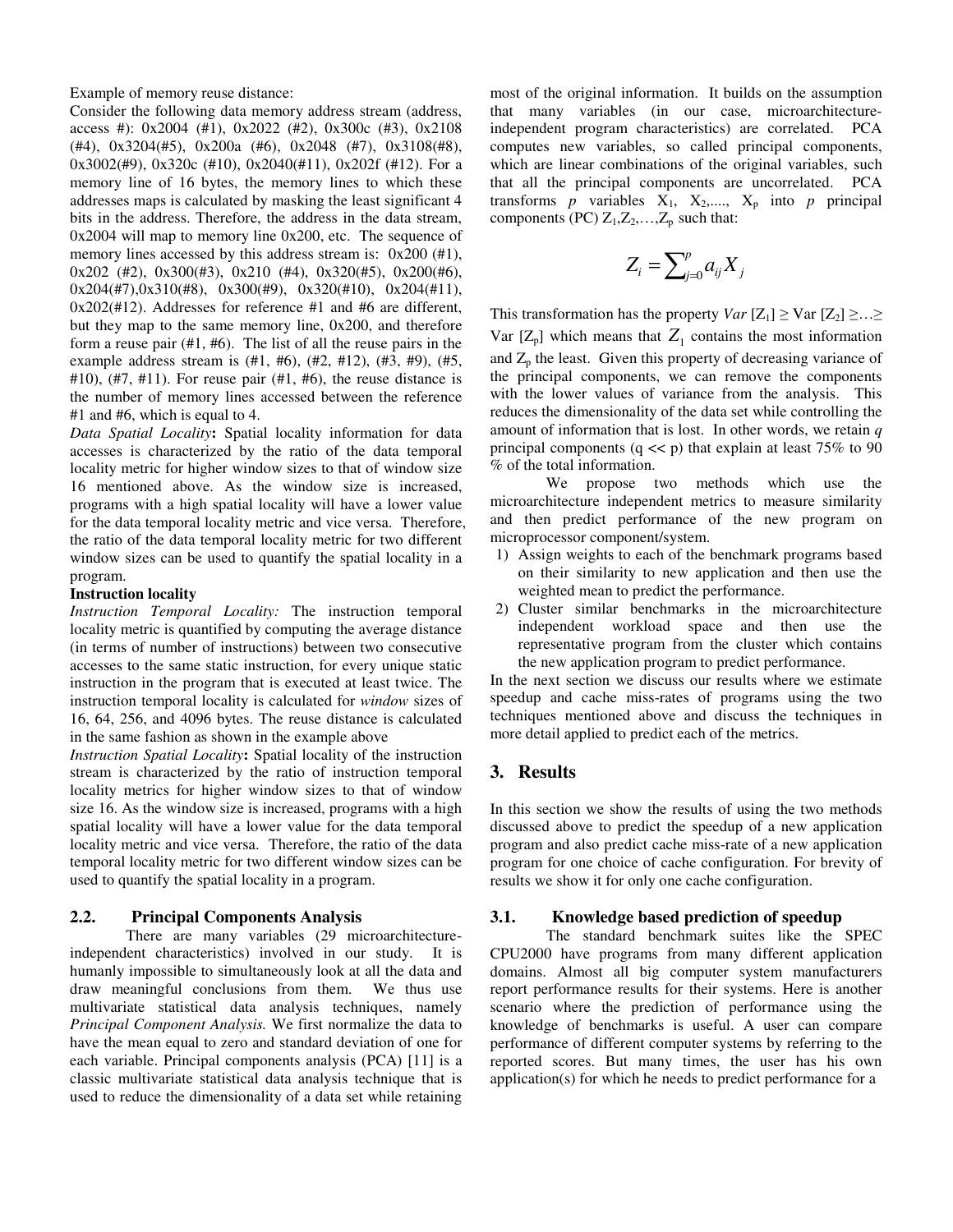| <b>Statistics</b>     | $%$ Error in      | % Error in predicted | $%$ Error in      | $%$ Error in   |
|-----------------------|-------------------|----------------------|-------------------|----------------|
|                       | predicted speedup | speedup              | predicted speedup | predicted      |
|                       | of bzip2 using    | of bzip2 using       | of bzip2 using    | speedup of     |
|                       | Weighted GM       | Weighted HM          | Weighted AM       | bzip2 using GM |
| Average               | 14.37             | 11.31                | 18.05             | 16.41          |
| Std. deviation        | 9.69              | 8.58                 | 11.22             | 10.15          |
| <b>Standard Error</b> | 0.387             | 0.342                | 0.449             | 0.406          |
| Lower CI              | 13.72             | 10.74                | 17.30             | 15.73          |
| Upper CI              | 15.02             | 11.89                | 18.80             | 17.09          |

**Table 1**: Percentage error in predicting speedup for 256.bzip2 based on other integer programs from the SPEC CPU2000 suite

particular system. In a very rare case the same application is a part of the benchmark suite. In short the way SPEC calculates the aggregate performance metric, involves calculating the geometric mean of speedups for all benchmark programs ran in conformation with the run rules. In this case SPEC gives equal importance to all the programs. But the user might only be concerned about his application program's performance on a particular machine. In using SPEC recorded aggregate metric of speedup for predicting performance of user's application might have large error. Also, giving equal importance to all programs might lead to misleading conclusion. To demonstrate the two methods we carefully pick fifty different machines from different manufacturers and their scores for SPEC CPU2000 programs from the SPEC website [12]. For the simplicity of study and ease of validation, we consider one of the benchmarks bzip2 from the SPECint2000 suite as the user's application program. The aim of this study is to improve the prediction of performance of bzip2. With the available information from SPEC website the user's best prediction for his application program (bzip2 in this case) is the geometric mean of speedup of all benchmark programs.

#### **Method I**

An important part of this study is to find how similar each of the benchmark programs is to the user's application program. To quantify similarity between the application program and all the benchmark programs, we use the twenty nine microarchitecture independent characteristics of programs described in Section 2.1 for the nine SPECint2000 benchmark programs and the bzip2 program. The measure of similarity is based on distance between two programs in the transformed space (PCA space) of these twenty nine metrics. Similarity has inverse relation with distance in our research. We use the reciprocal of distance as a measure to assign weights to each of the programs. Let  $d_1$ ,  $d_2$ ,  $d_3$  ...  $d_n$  be the distances between the application program and each of the benchmarks programs and  $r_1$ ,  $r_2$ ,  $r_3$  ...  $r_n$  be their reciprocals respectively. Since the distance is inversely proportional to the weight we calculate each weight  $W_i$  in the following way

# $w_i = r_i / sum(r_1, r_2, r_3 ... r_n)$

All the weights should add up to the number of benchmark programs *n.* The benchmark program that is closest to the user's application gets the highest weight and so on. If the application program is exactly identical to one of the benchmark programs, then the distance between them becomes zero and that benchmark program gets all the weight (*n).* In a very rare case if all the benchmark programs are equidistant from the user's application program in the workload space, then all the weights will be equal to one and the weighted mean will be equal to the mean of speedups of all the benchmark programs. After we have the weights for each benchmark, we calculate the weighted mean of speedups of all the benchmark programs. We experimented with different means i.e. weighted geometric mean, weighted harmonic mean and weighted arithmetic mean to see which mean gives a better estimate of the speedup. We then find the average error shown by each of these weighted means in predicting the speedup of bzip2 for all the fifty machines. We also find the confidence interval for average error calculated using each different type of mean over fifty different machines. Table 1 shows the results for method I. The last column shows the statistics for percentage error in predicting speedup of bzip2 if the aggregate metric of geometric mean reported on the SPEC website was used. An average error of 16.41% can be seen over all fifty machines. At 95% confidence level the confidence interval is (15.73%, 17.09%). This can be considered as the base case to which the rest of the weighted means will be compared. We observe that the weighted harmonic mean shows the lowest average error of 11.31%. The confidence interval of average error in predicting speedup for weighted harmonic mean is (10.74%, 11.89%). We can see that the confidence interval of the best case (using weighted HM) and none of the other cases(weighted AM/GM) overlap, which shows that they are statistically distinct.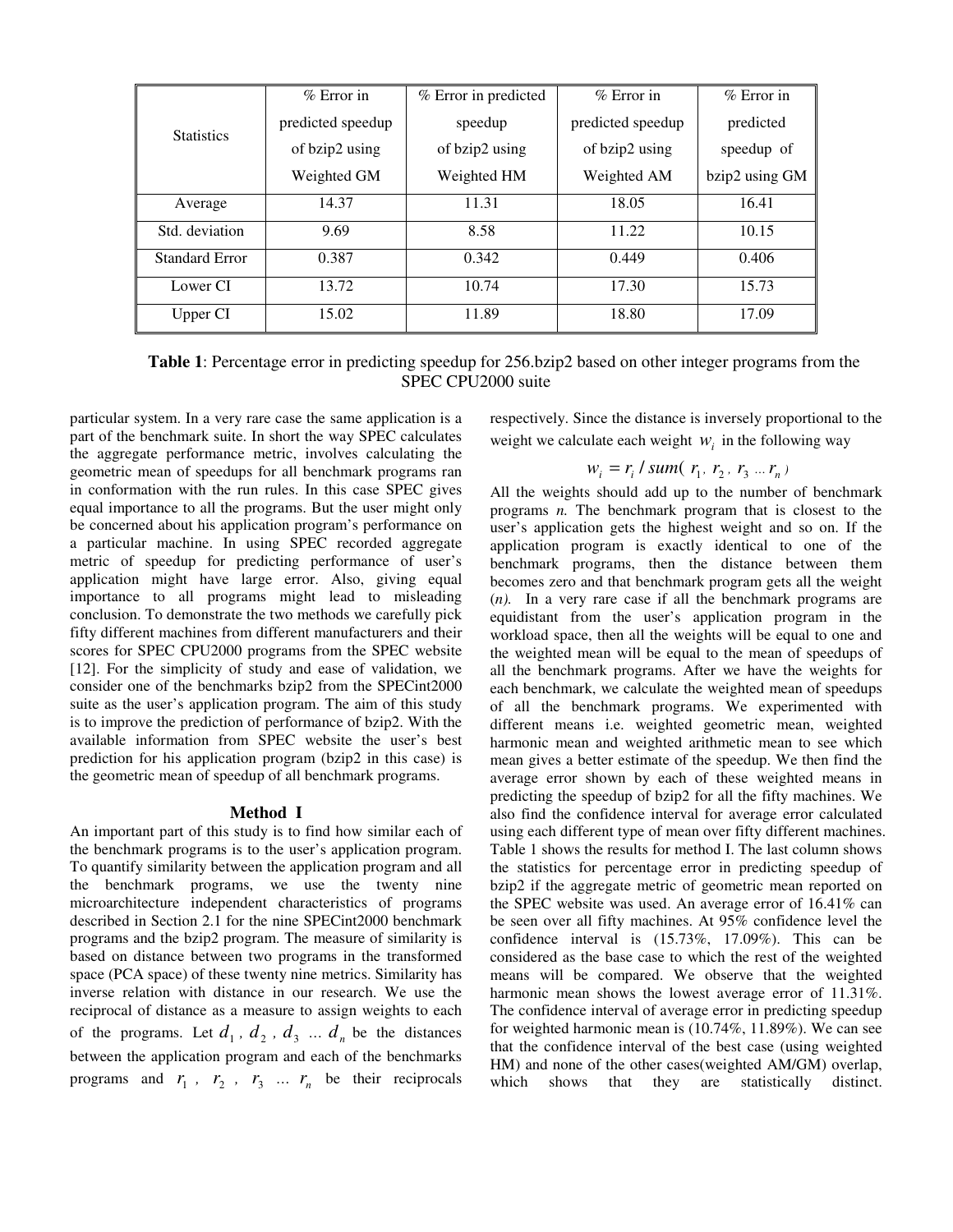| Cluster 1 | parser, twolf, vortex |
|-----------|-----------------------|
| Cluster 2 | bzip2, gzip           |
| Cluster 3 | eon, vpr              |
| Cluster 4 | mcf                   |
| Cluster 5 | crafty                |
| Cluster 6 | gcc                   |

**Table 2:** Clusters for SPECint2000 programs using overall program characteristics

#### **Method II**

In this method we consider the same fifty machines from method I. We use the twenty nine microarchitecture independent characteristics of programs for the nine SPECint2000 benchmark programs and the bzip2 program. We then put all these programs together and apply Principal Components Analysis and then k-means clustering [13] to the transformed data. We use BIC (Baysian Information Criterion) [13] to find optimal number of clusters. In this method the process of prediction is simpler. We look at the cluster results and see which cluster contains program bzip2. If bzip2 forms its own cluster this method fails. In such a case method I can be used. But if bzip2 has more than one program in its cluster then the representative of the cluster i.e. the speedup of program which is closest to the centre of the cluster is used to predict the speedup of bzip2. Using the BIC we get 6 optimal clusters. Table 2 shows the six optimal clusters. In this case Cluster 2 contains bzip2 and gzip. Since there are only two

programs in the cluster, any program can be the representative of the cluster. We predict the speedup of bzip2 to be equivalent to gzip. We find that the average error in predicting the speedup of bzip2 is 20.29% and with 95% level of confidence the average error will be between (19.36%, 21.22%).

# **3.2. Knowledge based prediction of cache missrate**

Performance of caches depends significantly on locality of the memory reference stream of a program. If the user knows the cache miss-rates and memory reference behavior of few benchmark programs, the user can predict the cache missrates of his application program based on its similarity of locality characteristics to the benchmark programs. We capture the information about locality of memory reference stream of a program using microarchitecture independent metrics. Predicting cache miss-rate of a program for several configurations can save time in early design space exploration. We modify the microarchitecture independent metric described in Section 2.1 to quantify locality of a program. In section 2.1 we calculate the weighted average of all the reuse distances and have a single number for each block size. We modify this metric to put the reuse distances in three different buckets of small, medium and large values for each block size. The modified metric is only measured for block size of 16 and 64 bytes. We use this metric to measure similarity between memory reference behavior of programs. We describe two methods to use the microarchitecture independent metric and predict cache miss-rates for different configurations of cache for a given program.



**Figure 2:** Comparison of measured and predicted data cache miss-rate for SPEC CPU2000 programs using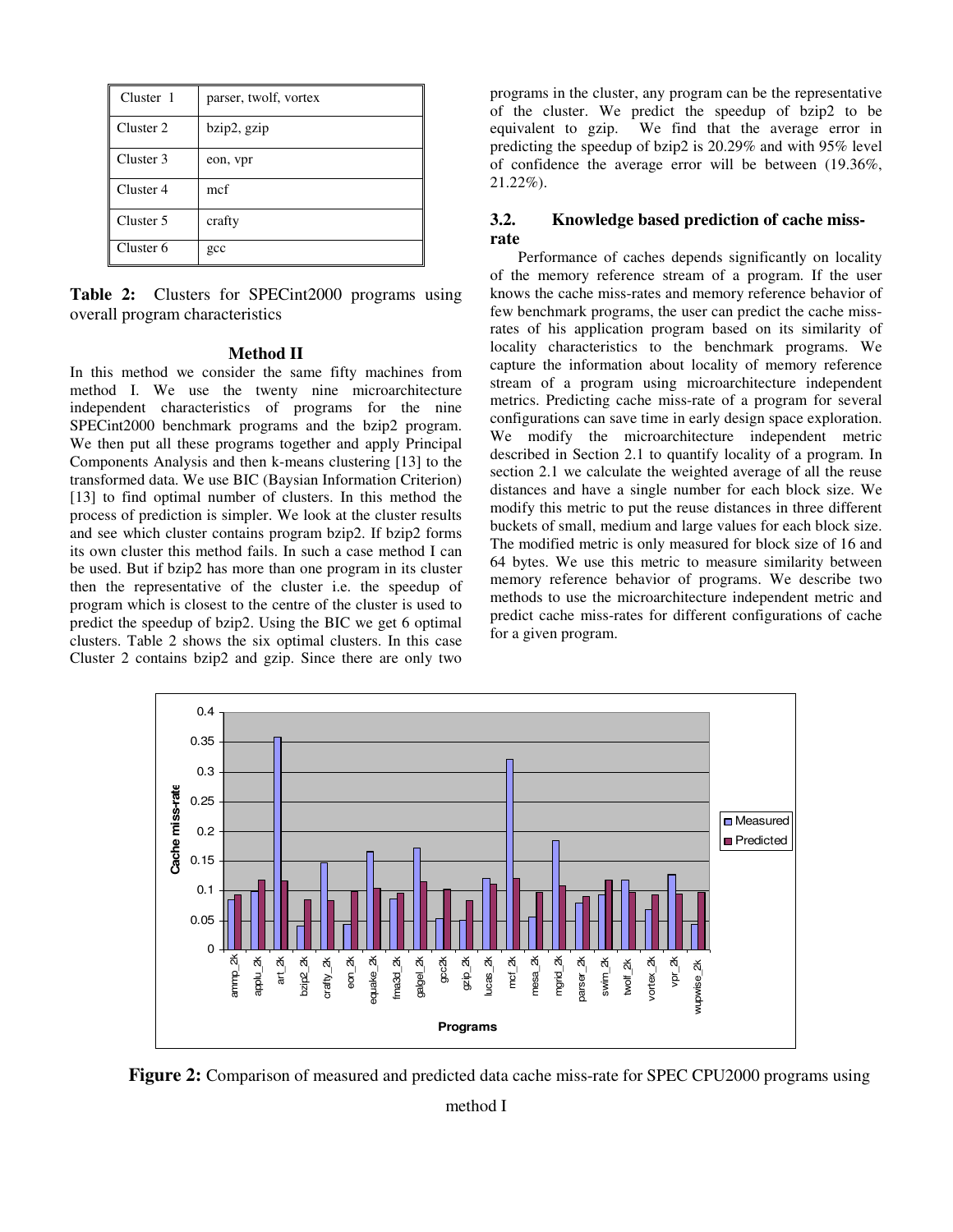#### **Method I**

We describe the methodology using an example where we predict cache miss-rates of each of the SPEC CPU2000 benchmark program assuming that the cache miss-rates of the rest of the programs are known. Each SPEC CPU2000 program is considered as the user's application and its cache miss-rate is predicted based on it similarity to other SPEC CPU2000 programs. This helps us ease our validation efforts. For the microarchitecture independent metric described above we transform them to principal components space using PCA. We use the principal component scores in the transformed workload space to obtain the weights for the programs for which the cache miss-rates are known. The weights are calculated as described in Method I of Section 3.1. The distance in principal components space is inversely proportional to similarity in data memory reference behavior of programs. After assigning weights to each program we calculate the weighted arithmetic mean of the cache miss-rates. This mean is used as the predicted cache miss-rate of the program. Figure 2 shows the actual and predicted cache missrates of SPEC CPU2000 programs for a single cache configuration of 8KB, 64 byte block, direct mapped cache.

#### **Method II**

In this method, instead of giving a weight to each program we use k-means clustering to cluster programs in the principal component space which we obtain by transforming the microarchitecture independent locality metric. We use the Bayesian Information Criterion (BIC) [13] to obtain optimal clusters. Table 3 shows the 4 optimal clusters and the programs in each cluster.

| Cluster 1 | applu, equake, lucas, mgrid, swim                                                        |
|-----------|------------------------------------------------------------------------------------------|
| Cluster 2 | art, mcf                                                                                 |
| Cluster 3 | <b>ammp</b> , bzip2, eon, fma3d, gcc, gzip, mesa, parser,<br>twolf, vortex, vpr, wupwise |
| Cluster 4 | crafty, galgel                                                                           |

# **Table 3:** Clusters obtained using microarchitecture independent metrics for data locality

When we predict cache miss-rate of equake which lies in cluster 1 we simply look at the cache miss-rate of applu which is the representative of its cluster. But if we want to predict the cache miss-rate of applu, we choose the cache miss-rate of program among the rest that is closest to the centre of the cluster. If there are two programs in a cluster e.g. cluster 2 then the other program's cache miss-rate is used as prediction. Figure 3 shows the measured and predicted cache miss-rates of all the programs for 8KB, 64 byte block size, direct mapped cache. Except a few programs e.g. mgrid the absolute error in predicting cache miss-rate is relatively small. The error introduced for a program in predicting cache miss-rate has two sources, one due to not having a program similar to itself in the repository and the other if the microarchitecture independent metric does not capture locality behavior of access stream.



 **Figure 3:** Comparison of measured and predicted data cache miss-rates for SPEC CPU2000 programs using